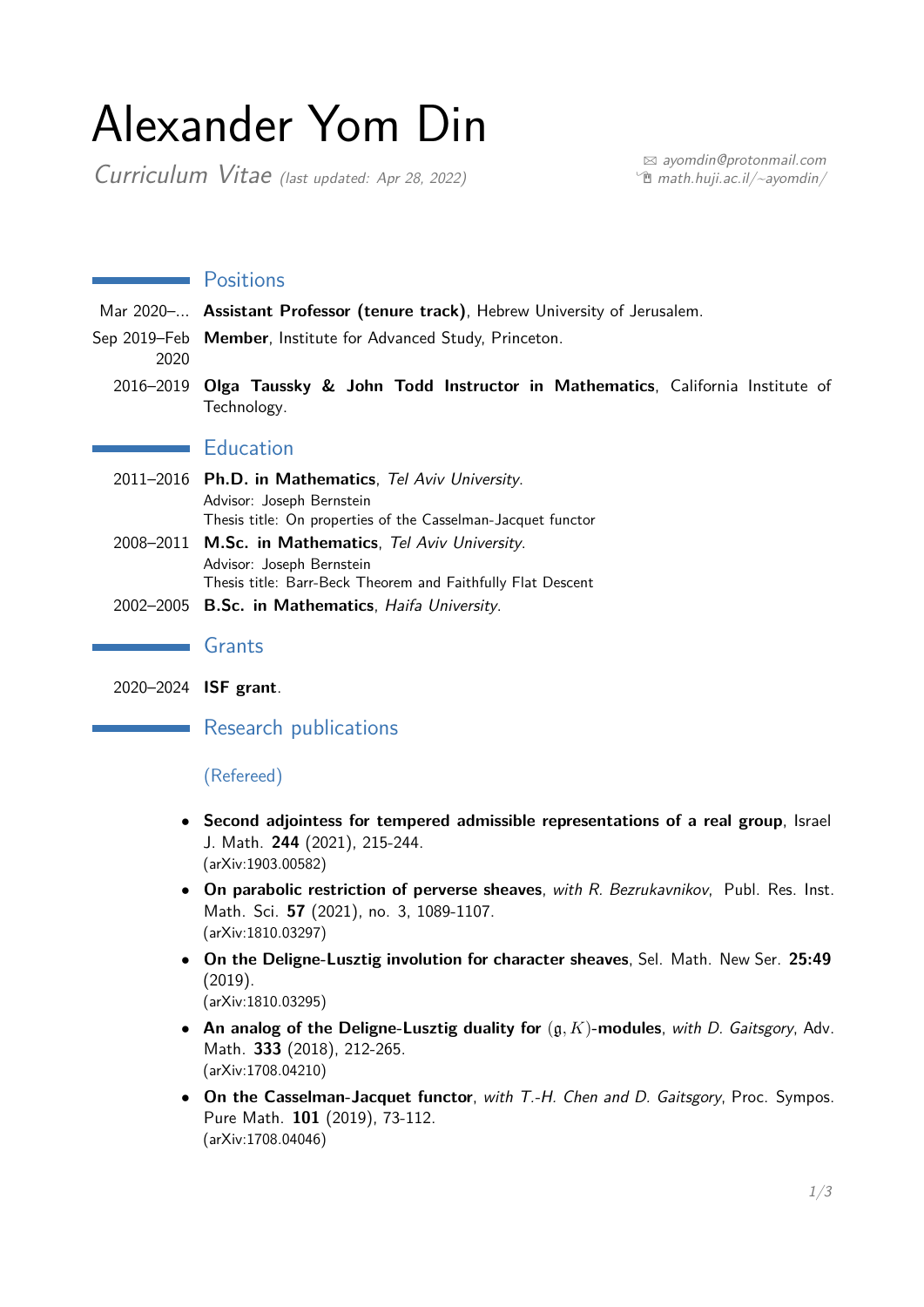- **A formula for the geometric Jacquet functor and its character sheaf analog**, with T.-H. Chen, GAFA **27(4)** (2017), 772-797. (arXiv:1507.00606)
- **On properties of the Casselman-Jacquet functor**, Ph.D. thesis, Tel Aviv University. (arXiv:1708.04210)
- **Reciprocity laws and K-theory**, with E. Musicantov, Annals of K-theory **2-1** (2017), 27-46.

(arXiv:1410.5391)

#### (Preprints)

- **On tempered representations**, with D. Kazhdan. (arXiv:2111.11970)
- **A Paley-Wiener theorem for spherical** *p***-adic spaces and Bernstein morphisms**. (arXiv:2002.10063)

#### **Students and postdocs**

Postdoc Roman Gonin (Oct 2021 - *...*)

# **Teaching**

#### Hebrew University of Jerusalem

- Instructor Algebraic structures 1
- Instructor Representations of compact Lie groups and Lie algebras
- Instructor Category theory
- Instructor Fundamental concepts in representation theory

#### California Institute of Technology

- Instructor Ma 7 (number theory for beginners)
- Instructor Ma 120c (semisimple algebras, Brauer group, representations of finite groups, etc.)
- Instructor Ma 191b (topics course: representation theory of real groups)
- Instructor Ma 145a (representation theory of finite groups)
- Instructor Ma 145b (representation theory of compact groups)
- Instructor Ma 5a (group theory)

#### Tel Aviv University

TA\* • Algebraic geometry • Linear algebra 1A (vector spaces and linear maps) • Linear algebra 2A (bilinear forms, Jordan form, etc.) • Algebra B1 (group theory) • Complex analysis • ODE for engineers • Methods of calculus for engineers • Linear algebra for engineers

#### Haifa University

TA\* • Probability theory • Galois theory

(\* All "TA" items above include preparing and delivering weekly frontal lectures, preparing homework sheets and oftentimes their solutions, conducting office hours, grading exams)

## Research Talks

Mar 2022 **HSE/Skoltech**, Seminar on Lie algebras and applications (by Zoom).